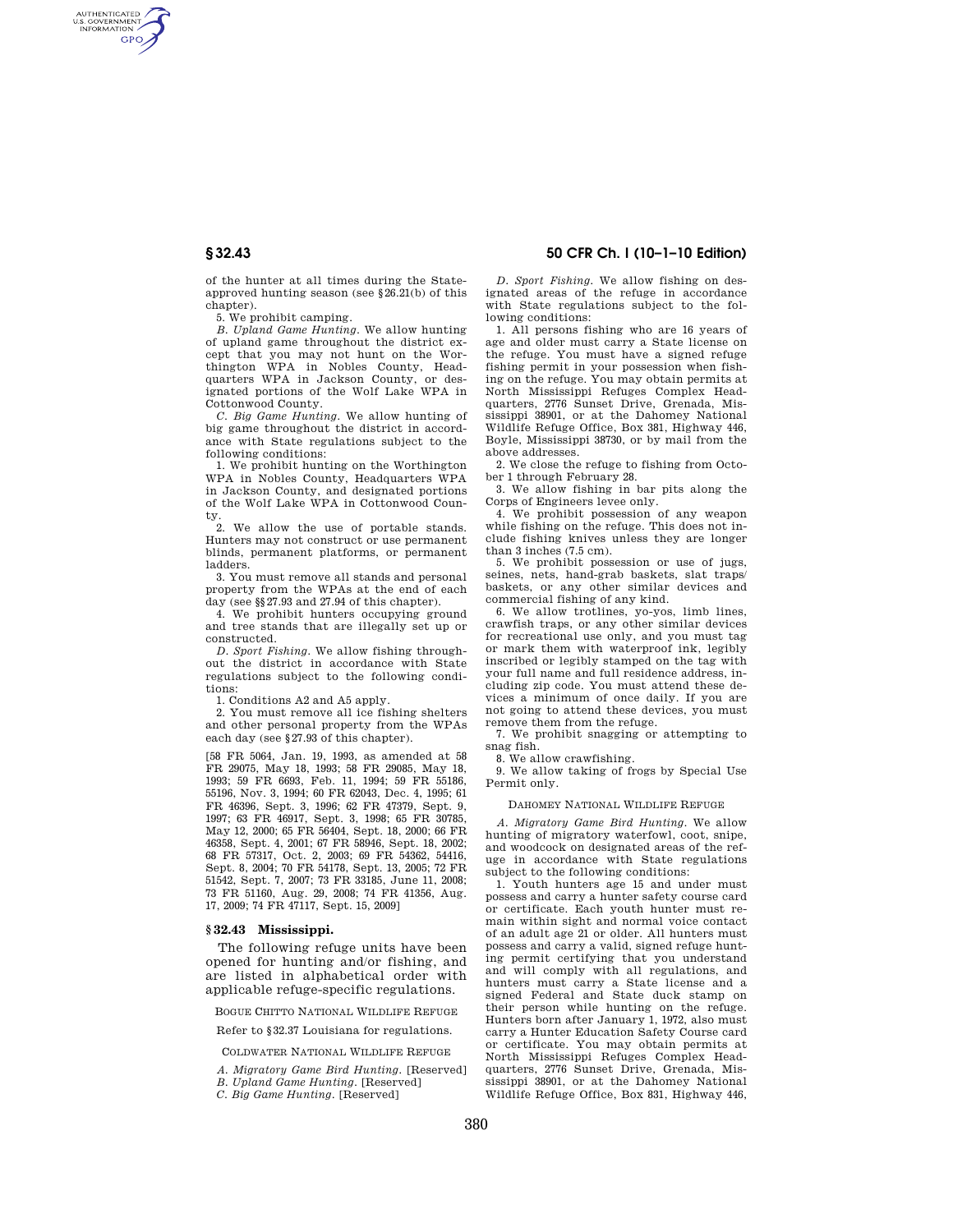Boyle, Mississippi 38730, or by mail from the above addresses.

2. All users may enter the refuge 2 hours before legal sunrise and must exit the refuge no later than 2 hours after legal sunset. We prohibit entering or remaining on the refuge before or after hours.

3. We only allow hunting of migratory game birds on Wednesdays, Saturdays, and Sundays, from 1⁄2 hour before legal sunrise to 12 p.m. (noon). Hunters must remove all decoys, blind material (see §27.93 of this chapter), and harvested waterfowl from the area no later than 1 p.m. each day. After duck, merganser, and coot season closes, you may hunt goose daily from 1⁄2 hour before legal sunrise until legal sunset.

4. Each hunter must obtain a daily User Information Card (pink) available at each refuge information station and follow the printed instructions on the card. Hunters must place the card in plain view on the dashboard of their vehicle so the personal information is readable. Prior to leaving the refuge, you must complete the reverse side of the card and deposit it at one of the hunter information stations. Include all game harvested, and if there is none, report ''0.''

5. We may close certain areas of the refuge for sanctuary or administrative purposes. We will mark such areas with ''No Hunting'' or ''Area Closed'' signs.

6. We prohibit handguns of all kinds.

7. Waterfowl hunters may leave boats meeting all State registration requirements on refuge water bodies throughout the waterfowl season. You must remove boats (see §27.93 of this chapter) within 72 hours after the season closes.

8. We restrict motor vehicle use to roads designated as vehicle access roads on the refuge map (see §27.31 of this chapter). We prohibit blocking access to any road or trail entering the refuge (see §27.31(h) of this chapter).

9. All hunters or persons on the refuge for any reason during any open refuge hunting season must wear a minimum of 500 square inches (3,250 cm2) of visible, unbroken, fluorescent orange-colored material above the waistline. Waterfowl hunters must comply while walking/boating to and from actual hunting area. Waterfowl hunters may remove the fluorescent orange while actually hunting.

10. We only allow dogs on the refuge when specifically authorized for hunting. We encourage the use of dogs to retrieve dead or wounded waterfowl. Dogs must remain in the immediate control of their handlers at all times (see §26.21(b) of this chapter).

11. You must remove decoys, blinds, other personal property, and litter (see §§27.93 and 27.94 of this chapter) from the hunting area following each morning's hunt. We prohibit cutting or removing trees and other vegetation (see §27.51 of this chapter). We prohibit the use of flagging, paint, blazes, tacks, or other types of markers.

12. We prohibit ATVs (see §27.31(f) of this chapter), horses, and mules on the refuge.

*B. Upland Game Hunting.* We allow hunting of quail, squirrel, rabbit, beaver, nutria, raccoon, coyotes, and opossum on designated areas of the refuge in accordance with State regulations subject to the following conditions:

1. Conditions A1, A4, A5, A8, and A12 apply. 2. We restrict all public use to the period beginning 2 hours before legal sunrise and ending 2 hours after legal sunset. We prohibit entering or remaining on the refuge before or after hours. We establish special provisions for raccoon hunting; contact the refuge office for details.

3. You may only possess shotguns with approved nontoxic shotgun shot (see §32.2(k)) and .22 caliber rifles. We prohibit all handguns.

4. All hunters or persons on the refuge for any reason during any open refuge hunting season must wear a minimum of 500 square inches (3,250 cm2) of visible, unbroken, fluorescent orange-colored material above the waistline.

5. We only allow dogs on the refuge after the general Gun Deer Hunt. Dogs must remain in the immediate control of their handlers at all times (see §26.21(b) of this chapter).

6. We prohibit cutting or removing trees and other vegetation (see §27.51 of this chapter). We prohibit the use of flagging, paint, blazes, tacks, or other types of markers.

*C. Big Game Hunting.* We allow hunting of white-tailed deer, turkey, and feral hog on designated areas of the refuge in accordance with State regulations subject to the following conditions:

1. Conditions A1, A4, A5, A6, A8, and A12 apply.

2. We restrict all public use to 2 hours before legal sunrise until 2 hours after legal sunset. We prohibit entering or remaining on the refuge before or after hours.

3. All hunters or persons on the refuge for any reason during any open refuge hunting season must wear a minimum of 500 square inches (3,250 cm2) of visible, unbroken, fluorescent orange-colored material above the waistline. We do not require this for turkey hunting.

4. We prohibit dogs for any big game hunt.

5. We prohibit use or possession of any drug or device for employing such drug for hunting (see §32.2(g)).

6. We prohibit organized drives for deer.

7. We prohibit hunting or shooting across any open, fallow, or planted field from ground level or on or across any public road, public highway, railroad, or their right-ofway during all general gun and primitive weapon hunts.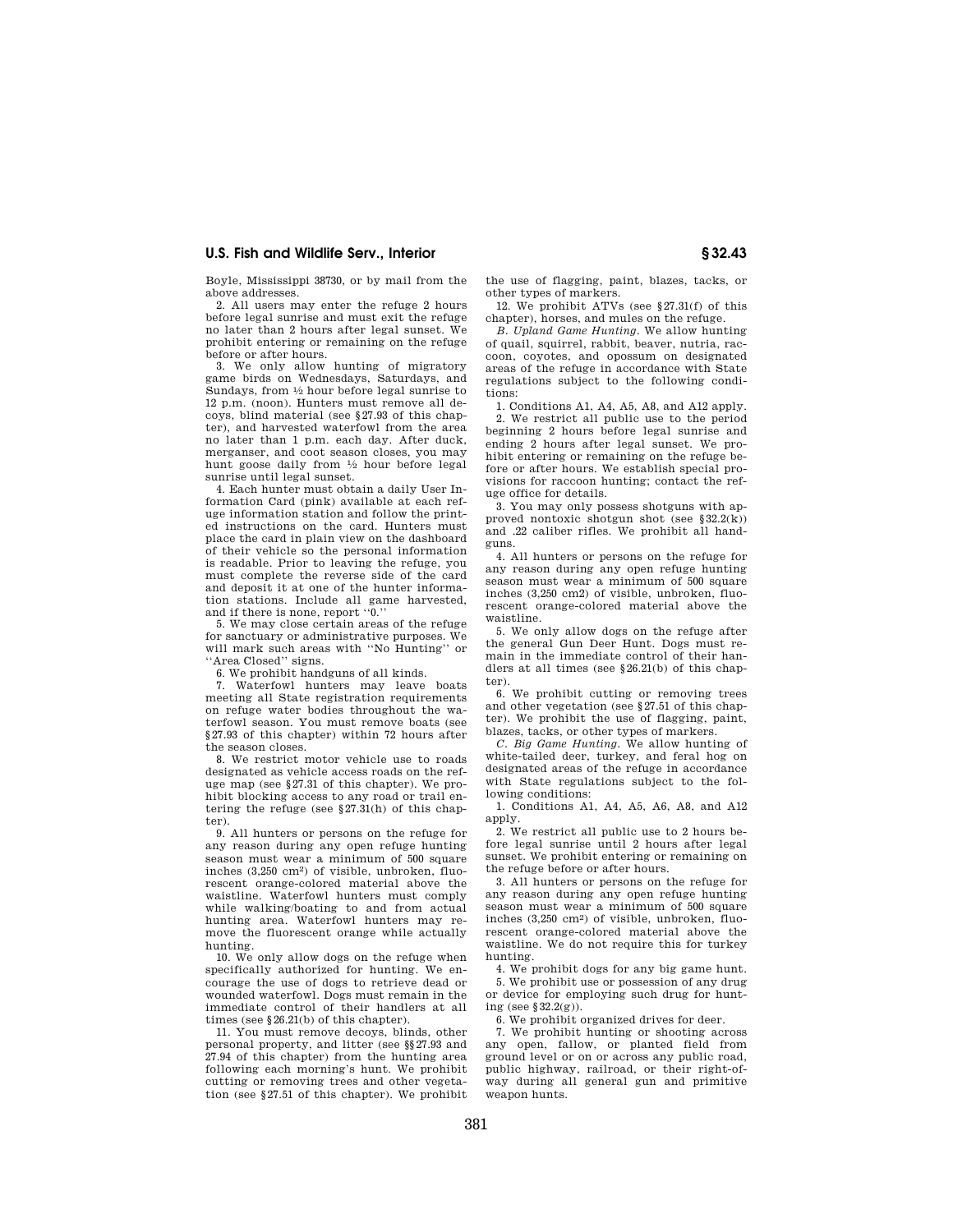8. You may erect portable deer stands (see §32.2i)) 2 weeks prior to the opening of archery season on the refuge, and you must remove them by January 31 (see §27.93 of this chapter). We prohibit cutting or removing trees and other vegetation (see §27.51 of this chapter). We prohibit the use of flagging, paint, blazes, tacks, or other types of markers.

*D. Sport Fishing.* We allow fishing on designated areas of the refuge in accordance with State regulations subject to the following conditions:

1. All anglers must possess and carry a valid, signed refuge fishing permit certifying that you understand and will comply with all regulations.

2. We close the refuge to fishing from October 1 through February 28.

3. We prohibit possession of any weapon (see §27.42 of this chapter) while fishing on the refuge.

4. We prohibit possession or use of jugs, seines, nets, hand-grab baskets, slat traps/ baskets, or any other similar devices and commercial fishing of any kind.

5. We allow trotlines, yo-yos, limb lines, crawfish traps, or any other similar devices for recreational use only. You must tag or mark these devices with your full name, full residence address including zip code, written with waterproof ink, legibly inscribed or legibly stamped on the tag. You must attend these devices a minimum of once a day. If you do not attend these devices (see §27.93 of this chapter), you must remove them from the refuge.

6. We prohibit snagging or attempting to snag fish.

7. We allow crawfishing.

8. We only allow the taking of frog by Special Use Permit.

## GRAND BAY NATIONAL WILDLIFE REFUGE

*A. Migratory Game Bird Hunting.* We allow hunting of goose, duck, coot, and mourning dove on designated areas of the refuge in accordance with State regulations subject to the following conditions:

1. We allow hunting from 30 minutes before legal sunrise until 12 p.m. (noon) on Saturdays, Sundays, Wednesdays, and Thursdays. Hunters may enter the refuge 2 hours before legal sunrise. Hunters must remove all decoys, blind material (see §27.93 of this chapter), and harvested waterfowl from the area no later than 1 p.m. each day.

2. You must only use portable or temporary blinds.

3. You may only possess approved nontoxic shot (see §32.2(k)) while hunting waterfowl in the field.

4. The refuge is a day-use area only with the exception of legal hunting activities.

5. We prohibit the use of all-terrain vehicles on all refuge hunts.

**§ 32.43 50 CFR Ch. I (10–1–10 Edition)** 

6. We prohibit target practice on refuge property.

7. We prohibit mules and horses on refuge hunts.

8. We allow retrievers for waterfowl hunting. We require all dogs to wear a collar displaying the owner's name, address, and telephone number.

9. You must unload and case or dismantle firearms (see  $\S 27.42(b)$  of this chapter) before transporting them in a vehicle or boat within the boundaries of the refuge or along rights-of-way for public or private land within the refuge.

10. Each hunter must possess and carry a current, signed copy of the refuge hunting permit while participating in refuge hunts.

11. Youth hunters under age 16 must possess and carry a State-approved hunter safety course card or certificate. Each youth hunter must remain within sight and normal voice contact of an adult age 21 or older. An adult may supervise no more than two youths during small game hunts and one youth during big game hunts.

12. We prohibit the use of airboats, mudboats, motorized pirogues, and aircooled propulsion engines on the refuge.

*B. Upland Game Hunting.* We allow hunting of squirrel on designated areas of the refuge in accordance with State regulations subject to the following conditions:

1. Conditions A4 through A7 and A10 through A12 apply.

2. You may only possess approved nontoxic shot while hunting on the refuge (see  $§32.2(k)$ ). All shotgun ammunition must meet legal shot-size requirements. We only allow .22 caliber rimfire.

3. We prohibit the possession of dogs for squirrel hunting.

*C. Big Game Hunting.* We allow hunting of white-tailed deer and feral hog on designated areas of the refuge in accordance with State regulations subject to the following conditions:

1. Conditions A4 through A7 and A9 through A12 apply.

2. We only allow hunting with bow and arrow. We prohibit the use of poisonous arrows (see §32.2(g)). We prohibit firearms.

3. We prohibit the use or construction of any permanent tree stand. We allow portable and climbing stands, but you must remove them from the tree when not in use or they will be subject to confiscation (see §27.93 of this chapter).

4. We prohibit hunting by organized deer drives of two or more hunters. We define ''drive'' as the act of chasing, pursuing, disturbing, or otherwise directing deer so as to make the animals more susceptible to harvest.

5. We prohibit hunting with the aid of bait (see §32.2(h)).

6. We prohibit the use of dogs to hunt deer and feral hog.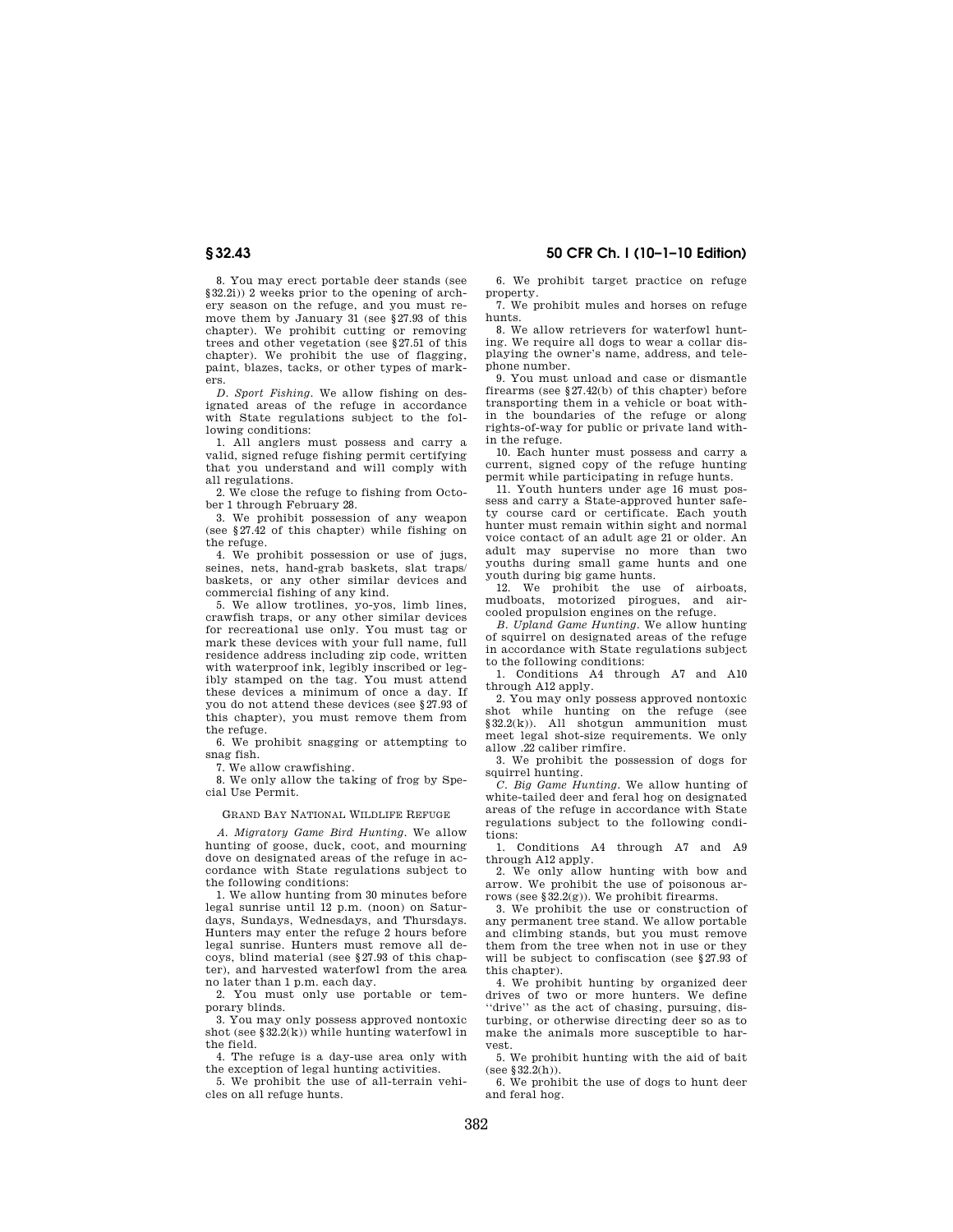# *D. Sport Fishing.* [Reserved]

#### HILLSIDE NATIONAL WILDLIFE REFUGE

*A. Migratory Game Bird Hunting*. We allow hunting of goose, duck, merganser, coot, and dove in accordance with State regulations subject to the following conditions:

1. Youth hunters age 15 and under must possess and carry a hunter safety course card or certificate. Each youth hunter must remain within sight and normal voice contact of an adult age 21 or older. Each hunter age 16 and older must possess and carry a valid signed refuge Public Use Permit certifying that he or she understands and will comply with all regulations. One adult may supervise no more than one youth hunter.

2. Before hunting or fishing, all participants must display their User Information Card in plain view on the dashboard of their vehicle so that the Permit Number is readable.

3. Failure to display the User Information Card will result in the loss of the participant's annual refuge Public Use Permit.

4. We prohibit hunting or entry into areas designated as ''CLOSED'' (see refuge brochure map).

5. We prohibit possession of alcoholic beverages (see §32.2(j)).

6. We prohibit use of plastic flagging tape. 7. You must park vehicles in such a man-

ner as not to obstruct roads, gates, turn rows, or firelanes (see §27.31(h) of this chapter).

8. We are open for hunting during the State season except during the muzzleloader deer hunt.

9. Valid permit holders may take the following furbearers in season incidental to other refuge hunts with legal weapons used for that hunt: raccoon, opossum, coyote, beaver, bobcat, and nutria.

10. We allow ATVs only on designated trails (see §27.31 of this chapter) (see refuge brochure map) from September 15 through February 28.

11. You may possess or use only approved nontoxic shot (see §32.2(k)) while in the field.

12. You may take migratory birds with shotguns shooting only approved nontoxic shot.

13. Hunters must remove all decoys, blind material (see §27.93 of this chapter), and harvested waterfowl from the area no later than 1 p.m. each day.

14. We allow goose, duck, merganser and coot hunting from  $\frac{1}{2}$  hour before legal sunrise until 12 p.m. (noon). We allow entry into the refuge at 4 a.m.

15. There is no early teal season.

16. We open for dove hunting on specified dates and areas within the first and second State seasons. The first two Saturdays of the first season require a Limited Hunt Permit assigned by random computer drawing. At the end of the hunt you must return the per-

mit with information concerning your hunt. If you fail to return this permit, you will not be eligible for any limited hunts the next year. Contact the refuge headquarters for specific dates and open areas.

*B. Upland Game Hunting.*We allow hunting of squirrel, rabbit, quail, and raccoon on designated areas of the refuge in accordance with State regulations subject to the following conditions:

1. Conditions A1 through A10 apply.

2. We allow shotguns with only approved nontoxic shot (see  $\S 32.2(k)$ ), and .22 and .17 caliber rimfire rifles for taking small game. 3. We allow dogs for hunting squirrel and

quail and for the February rabbit hunt.

4. During the rabbit and quail hunts, any person hunting or accompanying another person hunting must wear at least 500 square inches (3,250 cm2) of unbroken, fluorescentorange material visible above the waistline as an outer garment.

5. Beginning the first day after the deer muzzleloader hunt, we restrict entry into the Turkey Point area until March 1.

6. With exception for raccoon hunting, we limit refuge ingress and egress to the period of 4 a.m. to  $1\frac{1}{2}$  hours after legal sunset.

7. We prohibit horses and mules.

*C. Big Game Hunting.* We allow hunting of white-tailed deer and turkey on designated areas of the refuge in accordance with State regulations subject to the following conditions:

1. Conditions A1 through A10, and B5 through B7 apply.

2. During all gun and muzzleloader deer hunts: all participants must wear at least 500 square inches (3,250 cm2) of unbroken, fluorescent-orange material visible above the waistline as an outer garment while hunting and en route to and from hunting areas.

3. We prohibit organized drives for deer.

4. Hunting or shooting within or adjacent to open fields and tree plantations less than 5 feet (1.5 m) in height must be from a stand a minimum of 10 feet (3 m) above the ground.

5. We prohibit hunting or shooting into a 100-foot (30-m) zone along either side of pipelines, power line rights-of-way, designated roads, trails, or around parking lots (see refuge brochure map). You are considered hunting if you occupy a stand or blind or have an arrow nocked in a bow.

6. We designate deer check station dates, locations, and requirements in the refuge brochure.

7. We allow hunters to possess and hunt from only one stand or blind. Complex Headquarters will use a specific method to identify stands and blinds. We prohibit the use of climbing spikes or hunting from a tree in which metal objects have been screwed or driven (see §32.2(i)). Hunters may place a deer stand or blind 48 hours prior to a hunt and must remove it within 48 hours after each designated hunt. Hunters may place turkey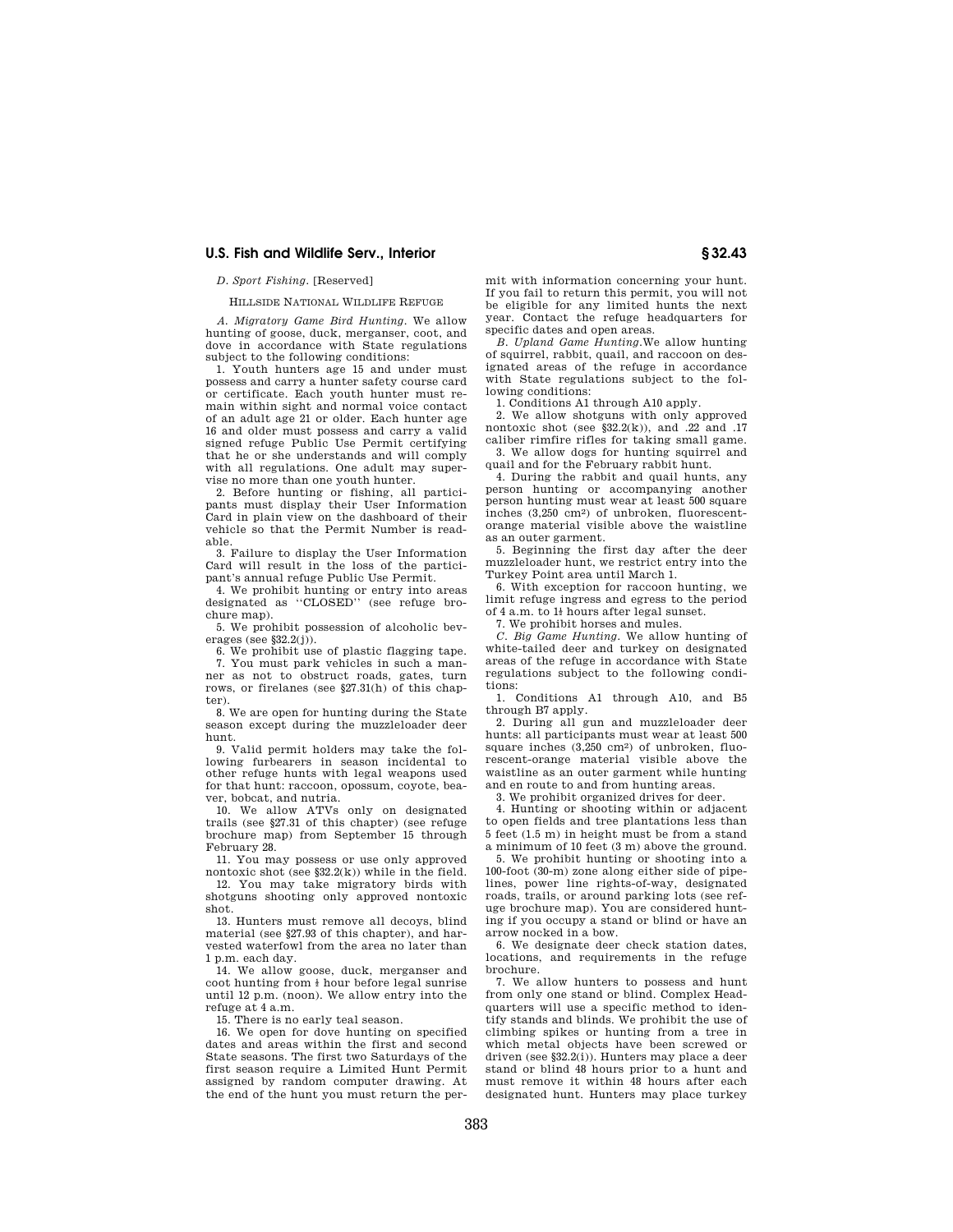blinds the day of the hunt and remove them

after each day's hunt. 8. During designated muzzleloader hunts,<br>e allow archery equipment and we allow archery equipment and

muzzleloaders loaded with a single ball. 9. Turkey hunting opportunities will con-

sist of three limited draw hunts within the State season time frame. These hunts require a Limited Hunt Permit assigned by random computer drawing. At the end of the hunt you must return the permit with information concerning your hunt. If you fail to return this permit, you will not be eligible for any limited hunts the next year. Contact refuge headquarters for specific requirements, hunts, and application dates.

10. Hunts and hunt dates are available at the refuge headquarters in July, and we post them in the refuge brochure.

11. We prohibit all other public use on the refuge during all gun and muzzleloader deer hunts.

*D. Sport Fishing.* We allow fishing on designated areas of the refuge in accordance with State regulations subject to the following conditions:

1. We close all refuge waters during the gun and muzzleloader deer hunt.

2. We allow fishing in the borrow ponds along the north levee (see refuge brochure map) throughout the year except during the gun and muzzleloader deer hunt.

3. We open all other refuge waters March 1 through November 15.

4. We prohibit trot lines, limb lines, jugs, seines, and traps.

5. We prohibit fishing from bridges.

6. We allow frogging during the State bullfrog season. 7. We allow ATVs on designated trails (see

§ 27.31 of this chapter) (see refuge brochure map) September 15 through February 28.

8. With the exception for frogging during the State season, we limit refuge ingress and egress for fishing to the period of 4 a.m. to  $1\frac{1}{2}$ hours after legal sunset.

## HOLT COLLIER NATIONAL WILDLIFE REFUGE

### *A. Migratory Game Bird Hunting*. [Reserved]

*B. Upland Game Hunting*. We allow hunting of rabbit and furbearers on designated areas of the refuge in accordance with State regulations subject to the following conditions:

1. Youth hunters age 15 and under must possess and carry a hunter safety course card or certificate. Each youth hunter must remain within sight and normal voice contact of an adult age 21 or older. Each hunter age 16 and older must possess and carry a valid signed refuge Public Use Permit certifying that he or she understands and will comply with all regulations. One adult may supervise no more than one youth hunter.

2. Before hunting or fishing, all participants must display their User Information Card in plain view on the dashboard of their vehicle so that the Permit Number is readable.

3. Failure to display the User Information Card will result in the loss of the participant's annual refuge Public Use Permit.

4. We prohibit hunting or entry into areas designated as ''CLOSED'' (see refuge brochure map).

5. We prohibit possession of alcoholic beverages (see §32.2(j)).

6. We prohibit use of plastic flagging tape. 7. You must park vehicles in such a manner as not to obstruct roads, gates, turn rows, or firelanes (see §27.31(h) of this chapter).

8. We are open for hunting during the State season except during the muzzleloader deer hunt.

9. Valid permit holders may take the following furbearers in season incidental to other refuge hunts with weapons legal for that hunt: raccoon, opossum, coyote, beaver, bobcat, and nutria.

10. We allow shotguns with only approved nontoxic shot (see §32.2(k)), and .22 and .17 caliber rimfire rifles for taking small game.

11. We allow rabbit and quail hunting with dogs in February.

12. During the rabbit and quail hunts, any person hunting or accompanying another person hunting must wear at least 500 square inches (3,250 cm2) of unbroken, fluorescentorange material visible above the waistline as an outer garment.

13. With exception for raccoon hunting, we limit refuge ingress and egress to the period of  $4 \text{ a.m.}$  to  $1\frac{1}{2}$  hours after legal sunset.

14. We prohibit horses and mules.

*C. Big Game Hunting*. We allow hunting of white-tailed deer on designated areas of the refuge in accordance with State regulations subject to the following conditions:

1. Conditions B1 through B7, B9, B13, and B14 apply.

2. During the muzzleloader deer hunt all participants must wear at least 500 square inches (3,250 cm2) of unbroken, fluorescentorange material visible above the waistline as an outer garment while hunting and en route to and from hunting areas.

3. We prohibit organized drives for deer.

4. Hunting or shooting within or adjacent to open fields and or tree plantations less than 5 feet (1.5 m) in height must be from a stand a minimum of 10 feet (3 m) above the ground.

5. We prohibit hunting or shooting into a 100-foot (30-m) zone along either side of pipelines, power line rights-of-way, designated roads, trails, or around parking lots (see refuge brochure map). We consider it hunting if you occupy a stand or blind or have an arrow nocked in a bow.

6. We designate deer check station dates, locations, and requirements in the refuge brochure.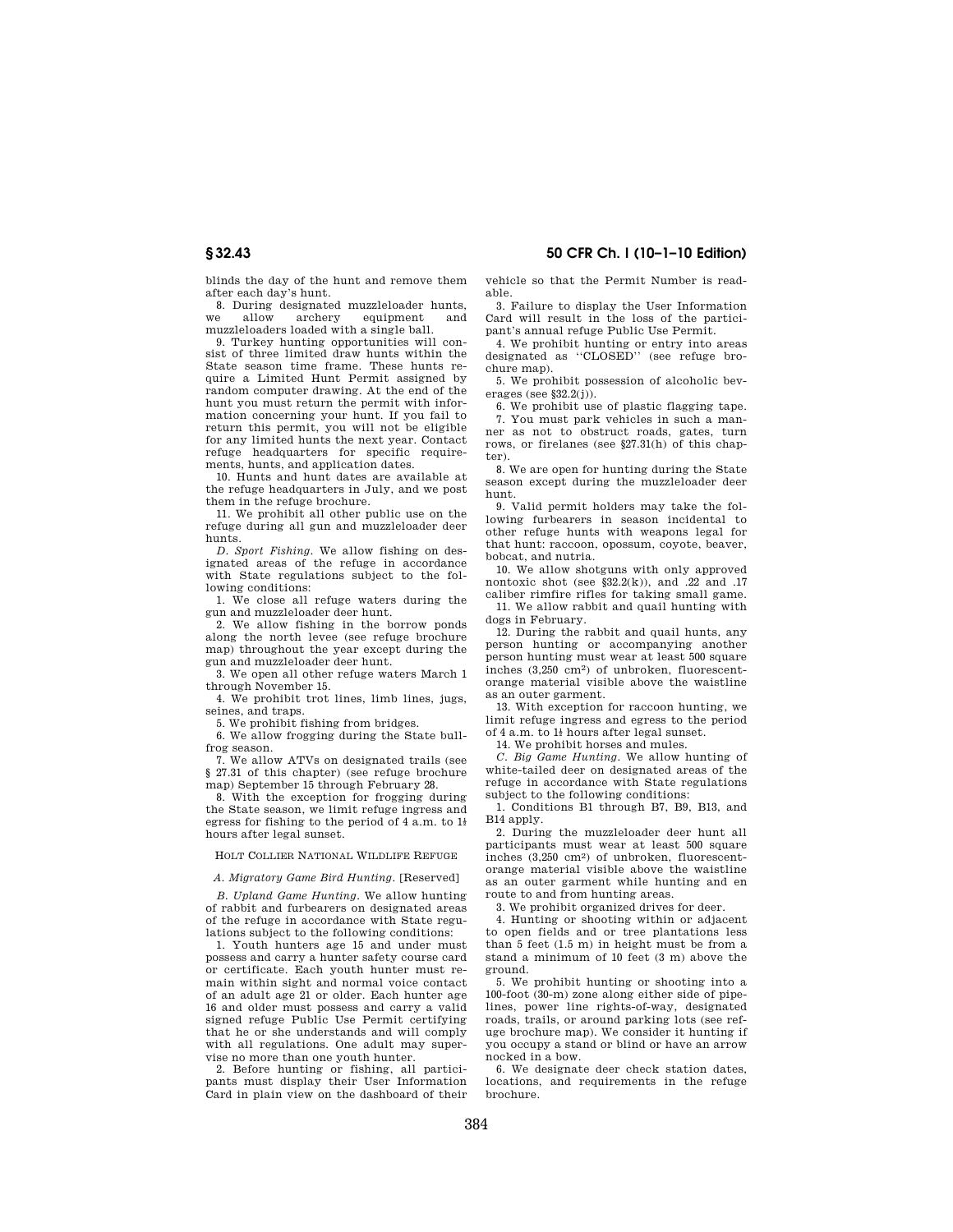7. We allow hunters to possess and hunt from only one stand or blind. Complex Headquarters will use a specific method to identify stands and blinds. We prohibit the use of climbing spikes or hunting from a tree into which hunters have screwed or driven metal objects (see §32.2(i)). Hunters may place a deer stand or blind 48 hours prior to a hunt and must remove it within 48 hours after each designated hunt.

8. During designated muzzleloader hunts, we allow archery equipment and muzzleloaders loaded with a single ball.

9. Hunts and hunt dates are available at the refuge headquarters in July, and we post them in the refuge brochure.

10. We prohibit all other public use on the refuge during muzzleloader deer hunts.

### *D. Sport Fishing*. [Reserved]

### MATHEWS BRAKE NATIONAL WILDLIFE REFUGE

*A. Migratory Game Bird Hunting*. We allow hunting of goose, duck, merganser, and coot in accordance with State regulations subject to the following conditions:

1. We allow hunting during the open State season. The first 2 days of the season and all weekends, with the exception of youth weekends, are limited draw hunts. These hunts require a Limited Hunt Permit assigned by random computer drawing. At the end of the hunt you must return the permit with information concerning your hunt. If you fail to return this permit, you will not be eligible for any limited hunts the next year. Contact refuge headquarters for specific requirements, hunts, and application dates.

2. Youth hunters age 15 and under must possess and carry a hunter safety course card or certificate. Each youth hunter must remain within sight and normal voice contact of an adult age 21 or older. Hunters age 16 and older must possess and carry a valid signed refuge Public Use Permit certifying that he or she understands and will comply with all regulations. One adult may supervise no more than one youth hunter.

3. Before hunting or fishing, all participants must display their User Information Card in plain view on the dashboard of their vehicle so that the Permit Number is readable.

4. Failure to display the User Information Card will result in the loss of the participant's annual refuge Public Use Permit.

5. We prohibit hunting or entry into areas designated as ''CLOSED'' (see refuge brochure map).

6. We prohibit possession of alcoholic beverages (see  $$32.2(j)$ ).

7. We prohibit use of plastic flagging tape. 8. You must park vehicles in such a manner as not to obstruct roads, gates, turn rows, or firelanes (see §27.31(h) of this chapter).

9. Valid permit holders may take the following furbearers in season incidental to other refuge hunts with legal weapons used for that hunt: raccoon, opossum, coyote, beaver, bobcat, and nutria.

10. You may possess or use only approved nontoxic shot (see §32.2(k)) while in the field.

11. You may take migratory birds with shotguns shooting only approved nontoxic shot.

12. Hunters must remove all decoys, blind material (see §27.93 of this chapter), boats, and harvested waterfowl from the area no later than 1 p.m. each day.

13. We allow goose, duck, merganser, and coot hunting from  $\frac{1}{2}$  hour before legal sunrise until 12 p.m. (noon). We allow entry into the refuge at 4 a.m.

14. There is no early teal season.

15. Beginning the day before duck season opens and ending the last day of duck season, we close refuge waters to all public use from 1 p.m. until 4 a.m.

*B. Upland Game Hunting*. We allow hunting of squirrel, rabbit, and raccoon on designated areas of the refuge in accordance with State regulations subject to the following conditions:

1. Conditions A2 through A9 and A15 apply.

2. We allow shotguns with only approved nontoxic shot (see  $$32.2(k)$ ) and .22 and .17 caliber rimfire rifles for taking small game.

3. We allow dogs for hunting squirrel and for the February rabbit hunt.

4. During the rabbit hunts, any person hunting or accompanying another person hunting must wear at least 500 square inches (3,250 cm2) of unbroken, fluorescent-orange material visible above the waistline as an outer garment.

5. We prohibit horses and mules.

6. Beginning the day before waterfowl season, we restrict hunting to the waterfowl hunting area (see refuge brochure map).

*C. Big Game Hunting*. We allow archery hunting of white-tailed deer on designated areas of the refuge in accordance with State regulations subject to the following conditions:

1. Conditions A2 through A9, A15, and B5 apply.

We allow archery hunting October 1 through January 31.

3. State bag limits apply.

4. We prohibit organized drives for deer.

5. Hunting or shooting within or adjacent to open fields or tree plantations less than 5 feet (1.5 m) in height must be from a stand a minimum of 10 feet (3 m) above the ground.

6. We prohibit hunting or shooting into a 100-foot (30-m) zone along either side of pipelines, power line rights-of-way, designated roads, trails, or around parking lots (see refuge brochure map). We consider it hunting if you occupy a stand or blind or have an arrow nocked in a bow.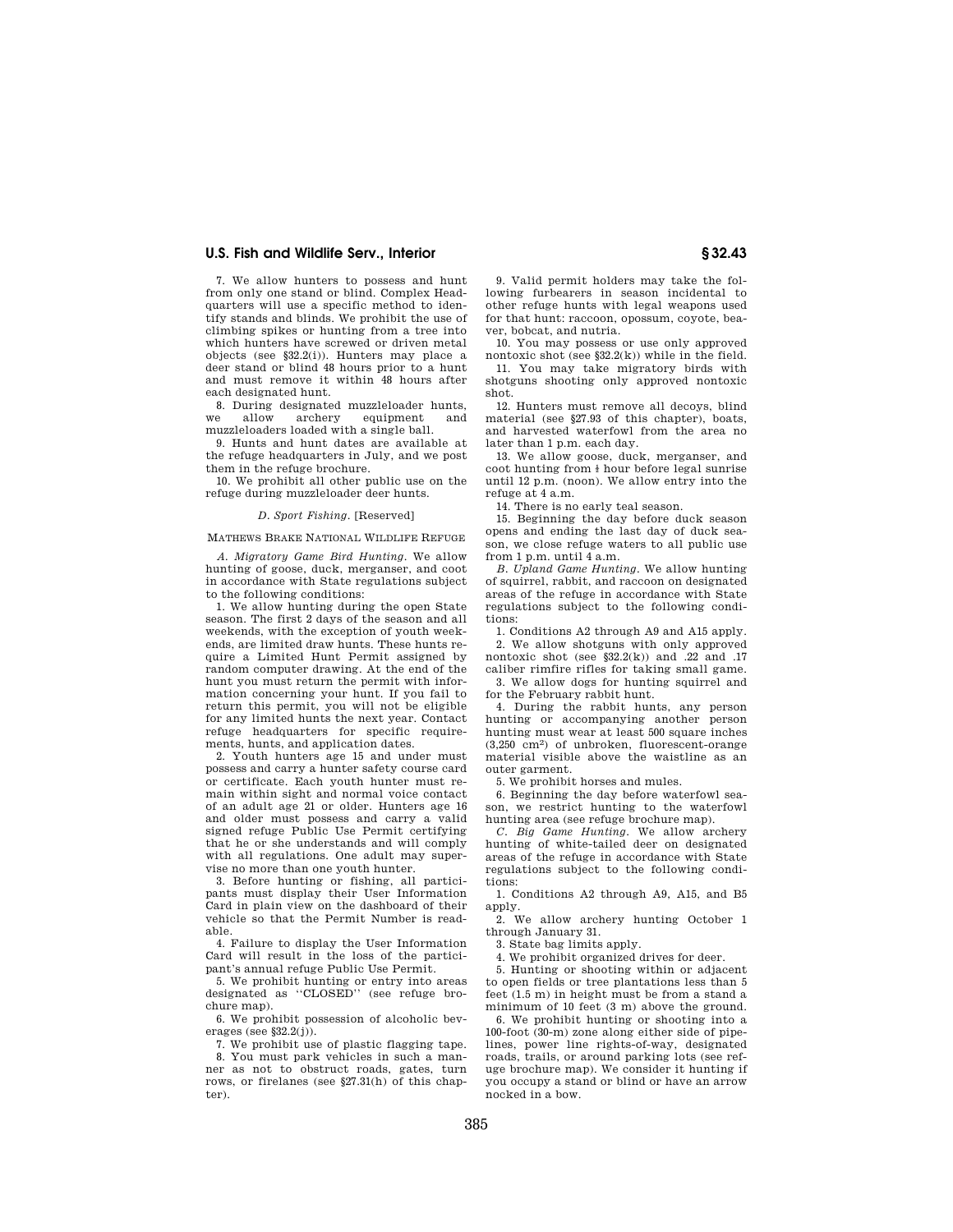**§ 32.43 50 CFR Ch. I (10–1–10 Edition)** 

7. We designate deer check station dates, locations, and requirements in the refuge brochure.

8. We allow hunters to possess and hunt from only one stand or blind. Complex Headquarters will use a specific method to identify stands and blinds. We prohibit the use of climbing spikes or hunting from a tree into which hunters have screwed or driven metal objects (see §32.2(i)). A hunter may place a deer stand or blind 48 hours prior to a hunt and must remove it within 48 hours after each designated hunt.

*D. Sport Fishing*. We allow fishing on designated areas of the refuge in accordance with State regulations subject to the following conditions:

1. We allow fishing in all refuge waters throughout the year, except in the waterfowl sanctuary, which we close from the first day of duck season through March 1 (see refuge brochure map).

2. Beginning the day before duck season opens and ending March 1, we close refuge waters to all public use from 1 p.m. until 4 a.m.

3. We prohibit trot lines, limb lines, jugs, seines, and traps.

4. We allow frogging during the State bullfrog season.

5. With the exception for frogging during the State season, we limit refuge ingress and egress for fishing to the period from 4 a.m. to  $1\!$  hours after legal sunset.

MORGAN BRAKE NATIONAL WILDLIFE REFUGE

*A. Migratory Game Bird Hunting*. We allow hunting of goose, duck, merganser, and coot on the refuge in accordance with State regulations subject to the following conditions:

1. Youth hunters age 15 and under must possess and carry a hunter safety course card or certificate. Each youth hunter must remain within sight and normal voice contact of an adult age 21 or older. Hunters age 16 and older must possess and carry a valid signed refuge Public Use Permit certifying that he or she understands and will comply with all regulations. One adult may supervise no more than one youth hunter.

2. Before hunting or fishing, all participants must display their User Information Card in plain view on the dashboard of their vehicle so that the Permit Number is readable.

3. Failure to display the User Information Card will result in the loss of the participant's annual refuge Public Use Permit.

4. We prohibit hunting or entry into areas designated as ''CLOSED'' (see refuge brochure map).

5. We prohibit possession of alcoholic beverages (see  $$32.2(i)$ ).

6. We prohibit use of plastic flagging tape. 7. You must park vehicles in such a manner as not to obstruct roads, gates, turn rows, or firelanes (see §27.31(h) of this chapter).

8. We are open for hunting during the State season except during the muzzleloader deer hunt.

9. Valid permit holders may take the following furbearers in season incidental to other refuge hunts with legal weapons used for that hunt: raccoon, opossum, coyote, beaver, bobcat, and nutria.

10. We allow ATVs only on designated trails (see §27.31 of this chapter) (see refuge brochure map) from September 15 through February 28.

11. You may possess or use only approved nontoxic shot (see §32.2(k)) while in the field. 12. You may take migratory birds with

shotguns shooting only approved nontoxic shot.

13. Hunters must remove all decoys, blind material (see §27.93 of this chapter), and harvested waterfowl from the area no later than 1 p.m. each day.

14. We allow goose, duck, merganser, and coot hunting from  $\frac{1}{2}$  hour before legal sunrise until 12 p.m. (noon). We allow entry into the refuge at 4 a.m.

15. There is no early teal season.

*B. Upland Game Hunting*. We allow hunting of squirrel, rabbit, quail, and raccoon on designated areas of the refuge in accordance with State regulations subject to the following conditions:

1. Conditions A1 through A11 apply.

2. We allow shotguns with only approved nontoxic shot (see  $$32.2(k)$ ), and .22 and .17 caliber rimfire rifles for taking small game.

3. We allow dogs for hunting squirrel and quail and for the February rabbit hunt.

4. During the rabbit and quail hunts, any person hunting or accompanying another person hunting must wear at least 500 square inches (3,250 cm2) of unbroken, fluorescentorange material visible above the waistline as an outer garment.

5. Beginning the first day after the deer muzzleloader hunt, we restrict hunting through the remainder of the season(s) to the designated waterfowl hunting area (see refuge brochure map).

6. With exception for raccoon hunting, we limit refuge ingress and egress to the period of 4 a.m. to  $1\frac{1}{2}$  hours after legal sunset.

7. We prohibit horses and mules.

*C. Big Game Hunting*. We allow hunting of white-tailed deer on designated areas of the refuge in accordance with State regulations subject to the following conditions:

1. Conditions A1 through A7, A9, A10, B5, and B6 apply.

2. During muzzleloader deer hunts all participants must wear at least 500 square inches (3,250 cm2) of unbroken, fluorescentorange material visible above the waistline as an outer garment while hunting and en route to and from hunting areas.

3. We prohibit organized drives for deer.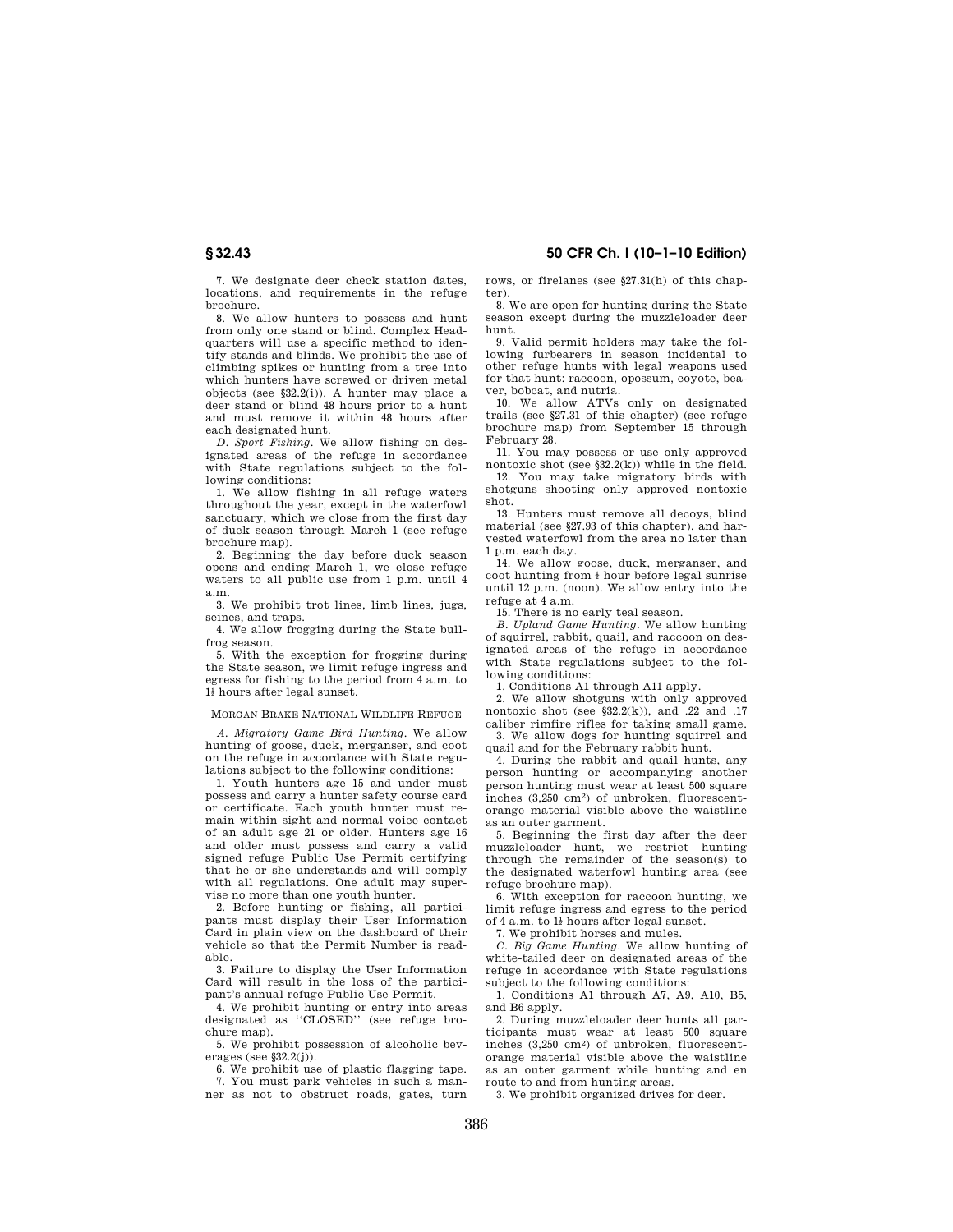4. Hunting or shooting within or adjacent to open fields or tree plantations less than 5 feet (1.5 m) in height must be from a stand a minimum of 10 feet (3 m) above the ground.

5. We prohibit hunting or shooting into a 100-foot (30-m) zone along either side of pipelines, power line rights-of-way, designated roads, trails, or around parking lots (see refuge brochure map). We consider it hunting if you occupy a stand or blind or have an arrow nocked in a bow.

6. We designate deer check station dates, locations, and requirements in the refuge brochure.

7. We allow hunters to possess and hunt from only one stand or blind. Complex Headquarters will use a specific method to identify stands and blinds. We prohibit the use of climbing spikes or hunting from a tree into which hunters have screwed or driven metal objects. Hunters may place a deer stand or blind 48 hours prior to a hunt and must remove it within 48 hours after each designated hunt.

8. During designated muzzleloader hunts,<br>e allow archery equipment and we allow archery equipment muzzleloaders loaded with a single ball.

9. Hunts and hunt dates are available at the refuge headquarters in July, and we post them in the refuge brochure.

10. We prohibit all other public use on the refuge during all muzzleloader deer hunts.

*D. Sport Fishing*. We allow fishing on designated areas of the refuge in accordance with State regulations subject to the following conditions:

1. We close all refuge waters during the muzzleloader deer hunt.

2. From November 16 to February 28, we allow fishing in refuge waters north of Providence Road.

3. We open all other refuge waters March 1 through November 15.

4. We prohibit trot lines, limb lines, jugs, seines, and traps.

5. We allow frogging during the State bullfrog season.

6. With the exception for frogging during the State season, we limit refuge ingress and egress for fishing to the period of 4 a.m. to  $1\frac{1}{2}$ hours after legal sunset.

7. Conditions A2 through A10 apply.

#### NOXUBEE NATIONAL WILDLIFE REFUGE

*A. Migratory Game Bird Hunting*. We allow hunting of goose, duck, woodcock, and coot on designated areas of the refuge in accordance with State regulations subject to the following conditions:

1. We require permits for waterfowl hunting, and only two companions may accompany each permit holder.

2. There is no early teal season.

3. We allow waterfowl hunting from 1⁄2 hour before legal sunrise until 12 p.m. (noon) on Saturdays and Wednesdays.

4. Hunters must remove all decoys, blind material, and harvested waterfowl from the area no later than 12 p.m. (noon) each day (see §§27.93 and 27.94 of this chapter).

5. Youth hunters age 15 and under must possess and carry a hunter safety course card or certificate. Each youth hunter must remain within sight and normal voice contact of an adult age 21 or older.

6. Each day all waterfowl hunters must check in and out at the refuge's duck check station.

7. We prohibit possession of alcoholic beverages (see  $$32.2(j)$ ).

8. We prohibit handguns.

9. Waterfowl hunters may possess only approved nontoxic shot while in the field (see §32.2(k)).

10. We prohibit leaving boats overnight on the refuge (see §29.93 of this chapter).

11. During the deer firearm hunts, any person hunting woodcock or accompanying another person hunting must wear at least 500 square inches (3.250 cm<sup>2</sup>) of unbroken fluorescent-orange material visible above the waistline as an outer garment.

*B. Upland Game Hunting*. We allow hunting of squirrel, rabbit, quail, opossum, raccoon, coyote, beaver, and nutria on designated areas of the refuge in accordance with State regulations subject to the following conditions:

1. We prohibit upland game hunting within the designated areas for waterfowl hunting when this hunt is taking place.

2. We only allow shotguns with approved nontoxic shot for hunting upland game in greentree reservoirs 1, 2, and 4.

3. We only allow shotguns with a shot size no larger than No. 2 and rifles no larger than a standard .22 caliber for taking upland game (we prohibit .22 caliber magnums).

4. We allow dogs for rabbit and squirrel hunting only beginning on the first day after the last refuge deer hunt.

5. We allow the use of dogs for raccoon and opossum hunting between the hours of legal sunset and legal sunrise.

6. During the deer firearm hunts, any person hunting upland game or accompanying another person hunting must wear at least 500 square inches (3,200 cm2) of unbroken fluorescent-orange material visible above the waistline as an outer garment.

7. Conditions A5, A7, A8, and A10 apply.

8. We prohibit horses and mules.

9. We prohibit hunting or entry into areas designated as being ''closed'' (see refuge brochure map).

10. We require hunters to obtain a refuge hunt permit brochure. This permit must be signed by them and in their possession at all times while hunting on the refuge.

11. Valid permit holders may take the following animals in season incidental to other upland game hunts with legal firearms used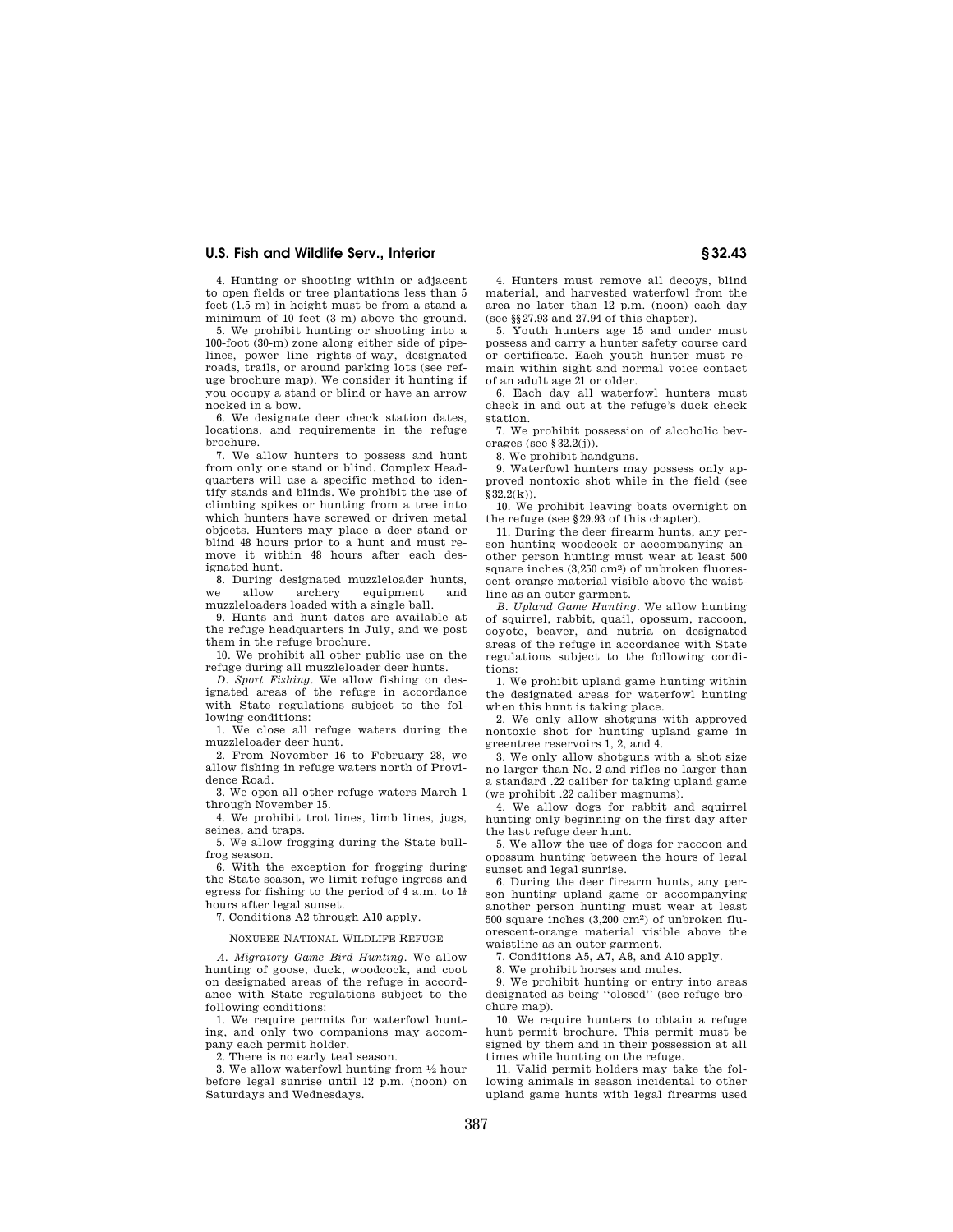for that hunt: Coyote, beaver, nutria, and feral hog.

*C. Big Game Hunting*. We allow hunting of white-tailed deer, feral hog, and turkey on designated areas of the refuge in accordance with State regulations subject to the following conditions:

1. Conditions A5, A7, A8, A10, B8, and B9 apply.

2. Hunts and hunt dates are available at refuge headquarters in July, and we identify them in the refuge brochure.

3. We require a fee permit for all refuge deer hunts. Hunters must sign this permit and have it in their possession at all times while hunting.

4. We prohibit organized drives for deer.

5. You may place portable stands on the refuge from September 1 through January 15 and must remove them by January 15.

6. Valid deer permit holders may also take feral hogs and coyotes while deer hunting.

7. We do not require turkey hunters to use nontoxic shot in greentree reservoirs 1, 2, and 4.

8. We prohibit big game hunting in the area designated for waterfowl hunting when this hunt is taking place.

*D. Sport Fishing.* We allow sport fishing on designated areas of the refuge in accordance with State regulations subject to the following conditions:

1. The sport fishing, boating, and bow fishing seasons extend from March 1 through October 31, except for the Noxubee River and borrow pit areas along Highway 25 that are open year-round.

2. We prohibit anglers leaving boats overnight on the refuge (see §27.93 of this chapter).

3. Anglers must keep boat travel at idle speed, and they must not create a wake when moving.

4. We prohibit limb lines, snag lines, and hand grappling in Ross Branch, Bluff, and Loakfoma Lakes.

5. Anglers must tag pole and set hooks with their name and address when using them in rivers, creeks, and other water bodies. Anglers must remove these devices when not in use.

6. Trotlining:

i. Anglers must label each end of the trotline floats with the owner's name and address.

ii. We limit trotlines to one line per person, and we allow no more than two trotlines per boat.

iii. Anglers must tend all trotlines every 24 hours and remove them when not in use.

7. Jug fishing:

i. Anglers must label each jug with their name and address.

ii. Anglers must attend all jugs every 24 hours and remove them when not in use.

8. We require a Special Use Permit for night time bow fishing.

PANTHER SWAMP NATIONAL WILDLIFE REFUGE

*A. Migratory Game Bird Hunting*. We allow hunting of goose, duck, merganser, and coot in accordance with State regulations subject to the following regulations:

1. Youth hunters age 15 and under must possess and carry a hunter safety course card or certificate. Each youth hunter must remain within sight and normal voice contact of an adult age 21 or older. Each hunters age 16 and older must possess and carry a valid signed refuge Public Use Permit certifying that he or she understands and will comply with all regulations. One adult may supervise no more than one youth hunter.

2. Before hunting or fishing, all participants must display their User Information Card in plain view on the dashboard of their vehicle so that the Permit Number is readable.

3. Failure to display the User Information Card will result in the loss of the participant's annual refuge Public Use Permit.

4. We prohibit hunting or entry into areas designated as ''CLOSED'' (see refuge brochure map).

5. We prohibit possession of alcoholic beverages (see §32.2(j)).

6. We prohibit use of plastic flagging tape.

7. You must park vehicles in such a manner as not to obstruct roads, gates, turn rows, or firelanes (see §27.31(h) of this chapter).

8. We are open for hunting during the State season except during the limited draw hunts. 9. Valid permit holders may take the fol-

lowing furbearers in season incidental to other refuge hunts with legal weapons used for that hunt: raccoon, opossum, coyote, beaver, bobcat, and nutria.

10. We allow ATVs on designated trails (see §27.31 of this chapter) (see refuge brochure map) from September 15 through February 28.

11. You may possess or use only approved nontoxic shot (see §32.2(k)) while in the field.

12. You may take migratory birds with shotguns shooting only approved nontoxic shot.

13. Hunters must remove all decoys, blind material (see §27.93 of this chapter), and harvested waterfowl from the area no later than 1 p.m. each day.

14. We allow goose, duck, merganser, and coot hunting from  $\frac{1}{2}$  hour before legal sunrise until 12 p.m. (noon). We allow entry into the refuge at 4 a.m.

15. There is no early teal season.

16. We allow hunting of snow geese during the Light Goose Conservation order seasons by Special Use Permit.

17. Waterfowl hunting in Unit 1 will be on Monday, Tuesday, and Wednesday. Waterfowl hunting in Unit 2 will be Friday, Saturday, and Sunday (see refuge brochure for details).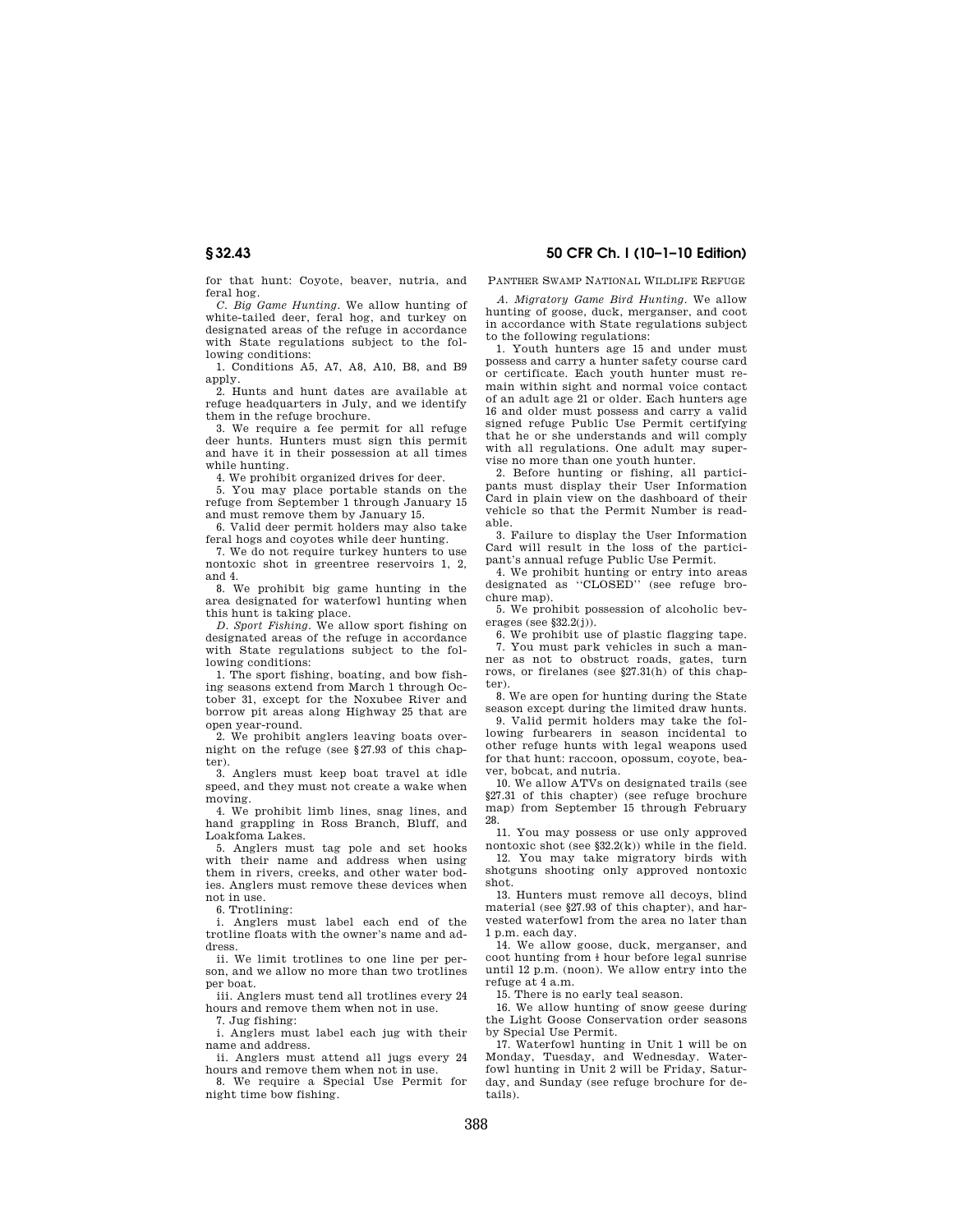18. We reserve the last weekend of December for youth waterfowl hunting. One adult hunter age 21 or older, who we also allow to hunt, must accompany each youth hunter age 15 and under.

*B. Upland Game Hunting*. We allow hunting of squirrel, rabbit, quail, and raccoon on des-ignated areas of the refuge in accordance with State regulations subject to the following conditions:

1. Conditions A1 through A10 apply.

2. We allow shotguns with only approved nontoxic shot (see  $\S 32.2(k)$ ), and .22 and .17 caliber rimfire rifles for taking small game.

3. We allow dogs for hunting squirrel and quail and for the February rabbit hunt.

4. During the rabbit and quail hunts, any person hunting or accompanying another person hunting must wear at least 500 square inches (3,250 cm2) of unbroken, fluorescentorange material visible above the waistline as an outer garment.

5. Beginning the first day after the last limited draw deer hunt until March 1, we restrict all entry into the lower twist area.

6. With exception for raccoon hunting, we limit refuge ingress and egress to the period of  $4$  a.m. to  $1<sup>1</sup>$  hours after legal sunset.

7. We prohibit horses and mules.

*C. Big Game Hunting*. We allow hunting of white-tailed deer and turkey on designated areas of the refuge in accordance with State regulations subject to the following conditions:

1. Conditions A1 through A7, A9, A10, B5, and B7 apply.

2. We allow shotguns shooting only approved nontoxic shot (see §32.2(k)) and archery equipment for turkey hunting.

3. You must immediately tag all deer harvested prior to moving it during limited hunts; we provide the tags.

4. During all gun and muzzleloader deer hunts all participants must wear at least 500 square inches (3,250 cm<sup>2</sup>) of unbroken, fluorescent-orange material visible above the waistline as an outer garment while hunting and en route to and from hunting areas.

5. We prohibit organized drives for deer.

6. Hunting or shooting within or adjacent to open fields or tree plantations less than 5 feet (1.5 m) in height must be from a stand a minimum of 10 feet (3 m) above the ground.

7. We prohibit hunting or shooting into a 100-foot (30-m) zone along either side of pipelines, power line rights-of-way, designated roads, trails, or around parking lots (see refuge brochure map). We consider it hunting if you occupy a stand or blind or have an arrow nocked in a bow.

8. We designate deer check station dates, locations, and requirements in the refuge brochure.

9. We allow hunters to possess and hunt from only one stand or blind. Complex Headquarters will use a specific method to identify stands and blinds. We prohibit the use of climbing spikes or hunting from a tree into which hunters have screwed or driven metal objects. Hunters may place a deer stand or blind 48 hours prior to a hunt and must remove it within 48 hours after each designated hunt. Hunters may place turkey blinds the day of the hunt and remove them after each day's hunt.

10. During designated muzzleloader hunts, we allow archery equipment and muzzleloaders loaded with a single ball.

11. The limited draw hunts require a Limited Hunt Permit assigned by random computer drawing. At the end of the hunt you must return the permit with information concerning your hunt. If you fail to return this permit, you will not be eligible for any limited hunts the next year. Contact refuge headquarters for specific requirements, hunts, and application dates.

12. Hunts and hunt dates are available at the refuge headquarters in July, and we post them in the refuge brochure.

13. We prohibit all other public use on the refuge during all limited draw hunts.

*D. Sport Fishing*. We allow fishing on des-ignated areas of the refuge in accordance with State regulations subject to the following conditions:

1. We close all refuge waters during all limited draw hunts.

2. We open waters between the East and West levee, the Landside Ditch, and the portion of Panther Creek adjacent to the West Levee year-round except during limited draw hunts.

3. We open all other refuge waters March 1 through November 15.

4. We prohibit trot lines, limb lines, jugs, seines, and traps.

5. We allow frogging during the State bullfrog season.

6. With the exception for frogging during the State season, refuge ingress and egress for fishing is limited to the period of 4 a.m. to  $1<sup>t</sup>$  hours after legal sunset.

7. Conditions A1 through A7 and A10 apply.

#### ST. CATHERINE CREEK NATIONAL WILDLIFE REFUGE

*A. Migratory Game Bird Hunting.* We allow hunting of duck, goose, and coot during the State season in accordance with State regulations subject to the following conditions:

1. We allow hunting in Butler Lake, Salt Lake, and Gilliard Lake from 1⁄2 hour before legal sunrise until 12 p.m. (noon) on Tuesdays, Thursdays, and Saturdays.

2. If you are a hunter age 16 or older you must possess and carry a valid, signed refuge Public Use Permit certifying that you understand and will comply with all regulations.

3. We will close waterfowl hunting in Butler Lake and Salt Lake after the Natchez River gauge reaches 28 feet (8.4 m) or higher.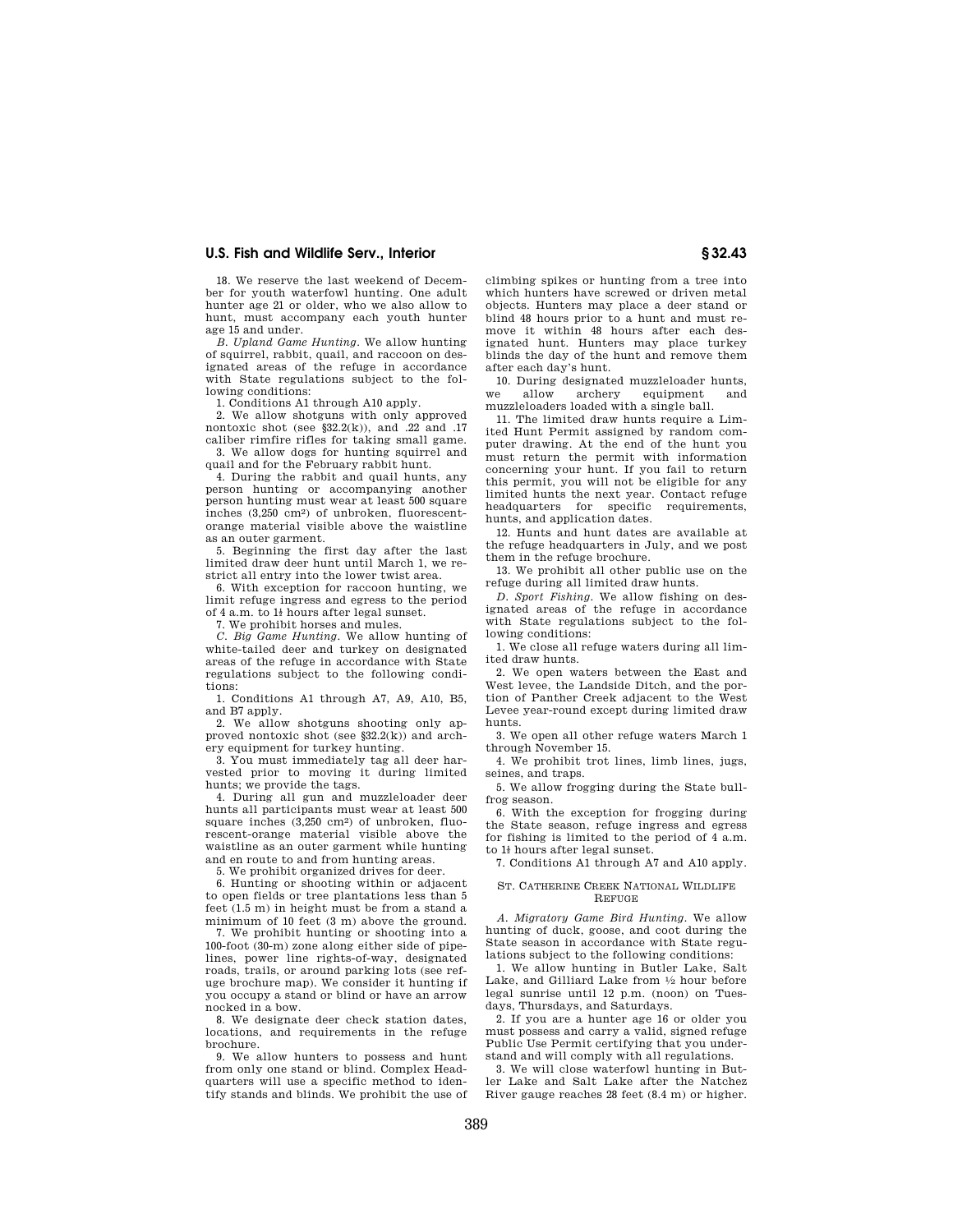# **§ 32.43 50 CFR Ch. I (10–1–10 Edition)**

4. We will close waterfowl hunting in Gilliard Lake when the Natchez River gauge reaches 32 feet (9.6 m) or higher.

5. We restrict access to Butler Lake waterfowl hunting only to Butler Lake Road.

6. Hunters must remove decoys, blind material (see §27.93 of this chapter), and harvested waterfowl from the area no later than 1 p.m. each day.

7. You may only possess approved nontoxic shot while in the field (see  $\S 32.2(k)$ ).

8. You must use portable blinds.

9. All users must obtain a daily use reporting card and place it in plain view on the dashboard of their vehicle so that the personal information is readable. Users must return cards to a refuge kiosk upon departure from the refuge.

10. Hunters may enter the refuge 2 hours before legal sunrise and must exit the refuge no later than 2 hours after legal sunset. We prohibit entering or remaining on the refuge before or after hours.

11. All persons in all underway boats must wear U.S. Coast Guard-approved personal flotation devices.

12. You must hand-launch boats except at designated boat ramps, where you may trailer-launch them.

13. We only open ATV trails (see §27.31 of this chapter) to ATV traffic during scheduled hunts and scouting periods.

14. Hunters must be age 16 or older to operate an ATV on the refuge.

15. We allow use of retrievers.

16. State bag limits apply.

17. We prohibit hunting on Thanksgiving Day, Christmas Eve, Christmas Day, and New Year's Day.

18. We prohibit the following acts: possession of alcohol; entering the refuge from private property; hunters entering from public waterways; overnight parking; parking or hunting within 150 feet (45 m) of any petroleum facility or equipment, or refuge residences and buildings; parking by hunters in refuge headquarters parking lot; and possession of hand guns on the refuge.

*B. Upland Game Hunting.* We allow hunting of squirrel, rabbit, raccoon, opossum, and woodcock in designated areas of the refuge in accordance with State regulations subject to the following conditions:

1. We only allow shotguns, .22 caliber long rifles, and muzzleloading rifles under .38 caliber shooting patched round balls, except for raccoon hunting (see 4iv below). We prohibit the possession of .22 caliber magnum rifles, slugs, buckshot, or rifle ammunition larger than .22 rimfire.

2. You must wear a hunter-orange hat and upper garment when hunting in open fields or reforested areas.

3. We prohibit use of motorized boats after the Natchez River gauge reaches 28 feet (8.4 m) or higher.

4. We only allow raccoon hunting during the month of February from legal sunset to legal sunrise with the following conditions:

i. We require dogs.<br>ii. We prohibit hunting along/from Carthage-Linwood Road.

iii. We prohibit the use of boats and ATVs. iv. You may only use .22 caliber rimfire rifles (no magnums).

5. You may take beaver, nutria, coyote, and bobcat incidental to the hunt.

6. Conditions A2, A7 through A14, and A16 through A18 apply.

7. We prohibit the following acts: target practice; marking trails with tape, paper, paint, or any other artificial means; and riding horses or mules.

*C. Big Game Hunting.* We allow deer, hog, and lottery youth turkey hunting in accordance with State regulations subject to the following conditions:

1. We only allow still hunting.

2. You may only take one deer per day: We allow residents to take one deer of either sex per day; however, we prohibit nonresidents from harvesting antlerless deer.

3. We require hunters to wear a hunter-orange hat and upper garment at all times during all muzzleloader hunts and during the youth gun hunt.

4. During late muzzleloader (after December 25) hunts, the following specific conditions apply: You may only take bucks with a minimum of 14-inch (35 cm) inside antler spread.

5. During traditional primitive weapon season, the following specific conditions apply:

i. You must only use flintlock and sidelock percussion muzzleloaders with iron sights and patched-round balls.

ii. We prohibit in-line muzzleloaders, electronic sights, scopes, fiber optic sights, and conical bullets.

iii. You must use recurve and long bows without sights.

6. Youth hunters age 15 and under must possess and carry a hunter safety course card or certificate. Each youth hunter must remain within sight and normal voice contact of an adult age 21 or older.

7. We must receive all applications for the limited youth lottery draw turkey hunt by February 28 of each year.

8. Youth (ages 10 to15) gun deer and waterfowl hunts will coincide with designated State youth hunts each year. Youth deer hunters may use any weapon deemed legal by the State except for buckshot, which we prohibit.

9. We prohibit insertion of metal objects into trees or hunting from trees that contain inserted metal objects (see §32.2(i)).

10. We prohibit the use or possession of climbing spurs.

11. You must dismantle blinds and tripods, and you must remove stands from the tree each day. You must remove all stands,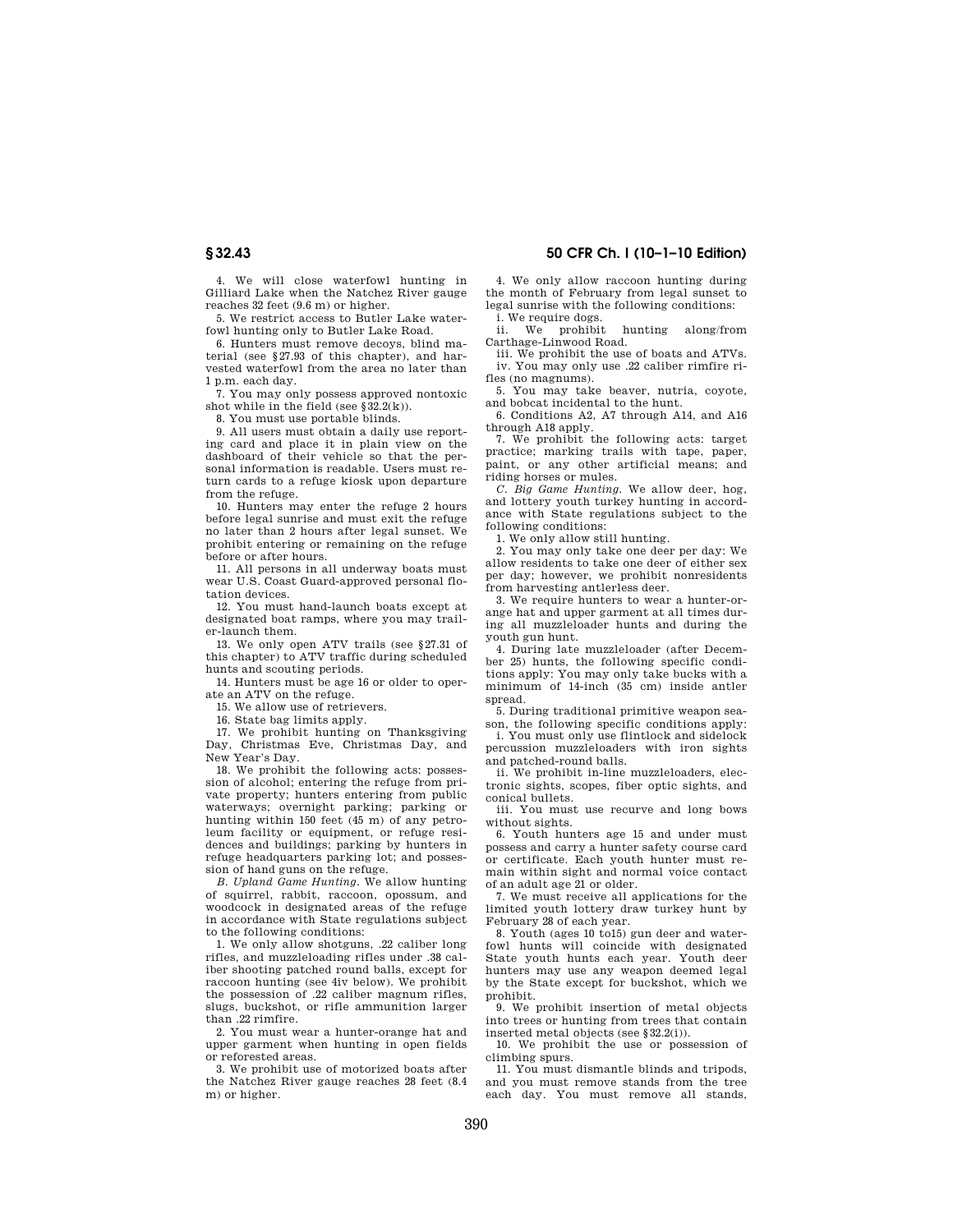blinds, and tripods (see §27.93 of this chapter) from the refuge before February 7 of each year.

12. You may only take feral hog with bow and arrow and muzzleloading rifles during and incidental to archery and primitive weapon deer seasons.

13. You must check all deer harvested on the refuge at one of the three self-clearing, mandatory deer check stations.

14. You must immediately field-dress all deer upon harvest.

15. State season bag limits apply.

16. Conditions A2, A7 through A14, A17, A18, B3, B5, and B7 apply.

*D. Sport Fishing.* We allow fishing during daylight hours only from March 1 through the last day of archery season each year in accordance with State regulations subject to the following conditions:

1. We require a public use permit for all anglers between the ages of 16 and 65.

2. We prohibit the use of ATVs (see §27.31(f) of this chapter).

3. On the Sibley Unit, we prohibit boats north of the Ring Levee, except you may hand-launch boats in Swamp Lake during nonflood conditions.

4. An adult age 21 or older must supervise youth age 15 and under who may fish in the Kids Pond. We prohibit adults from fishing in this pond.

5. We allow bow fishing. Bow anglers must abide by State law.

6. We allow nighttime bow fishing on the refuge but only through a Special Use Permit issued by the refuge manager.

7. We prohibit the following acts: Possession of alcohol; entering the refuge from private property; overnight parking; target practice; riding horses or mules; possession or use of commercial fishing or trotline equipment, including limb lines, nets, traps, yo-yos, or jugs; and possession of any firearms (see §27.42 of this chapter).

8. Conditions A9, A11, and A12 apply.

## TALLAHATCHIE NATIONAL WILDLIFE REFUGE

*A. Migratory Game Bird Hunting.* We allow hunting of migratory waterfowl, coots, snipe, and woodcock on designated areas of the refuge in accordance with State regulations subject to the following conditions:

1. Youth hunters age 15 and under must possess and carry a hunter safety course card or certificate. Each youth hunter must remain within sight and normal voice contact of an adult age 21 or older. Hunters born after January 1, 1972, also must carry a Hunter Education Safety Course card or certificate. All hunters must possess and carry a valid, signed refuge Hunting Permit certifying that he or she understands and will comply with all regulations. You may obtain permits at North Mississippi Refuges Complex Headquarters, 2776 Sunset Drive, Grenada, Mississippi 38901, or at the Dahomey

National Wildlife Refuge Office, Box 831, Highway 446, Boyle, Mississippi 38730, or by mail from the above addresses.

2. We restrict all public use to the period beginning 2 hours before legal sunrise and ending 2 hours after legal sunset except during the raccoon hunt. We prohibit entering or remaining on the refuge before or after hours.

3. We only allow hunting of migratory game birds on Wednesdays, Saturdays, and Sundays from 1⁄2 hour before legal sunrise and ending at 12 p.m. (noon). Hunters must remove all decoys, blind material (see §27.93 of this chapter), and harvested waterfowl from the area no later than 1 p.m. each day. After duck, merganser, and coot season closes, we allow hunting of goose daily, during the period beginning  $\frac{1}{2}$  hour before legal sunrise and ending at legal sunset.

4. We prohibit public hunting north of Mississippi Highway 8.

5. Each hunter must obtain a daily User Information Card (pink) available at each refuge information station and follow the printed instructions on the card. You must display the card in plain view on the dashboard of your vehicle so that the personal information is readable. Prior to leaving the refuge, you must complete the reverse side of the card and deposit it at one of the refuge information stations. Include all game harvested, and if you harvest no game, report ''0.''

6. We may close certain areas of the refuge for sanctuary or administrative purposes. We will mark such areas with ''No Hunting'' or "Area Closed" signs.

7. We prohibit all handguns.

8. Waterfowl hunters may leave boats meeting all State registration requirements on refuge water bodies throughout the waterfowl season. You must remove boats (see §27.93 of this chapter) within 72 hours after the season closes.

9. We restrict motor vehicle use to roads designated as vehicle access roads on the refuge map (see §27.31 of this chapter). We prohibit blocking access to any road or trail entering the refuge (see §27.31(h) of this chapter).

10. All hunters or persons on the refuge for any reason during any open refuge hunting season must wear a minimum of 500 square inches (3,250 cm2) of visible, unbroken, fluorescent orange-colored material above the waistline. Waterfowl hunters must comply while walking/boating to and from actual hunting area. Waterfowl hunters may remove the fluorescent orange while actually hunting.

11. We only allow dogs on the refuge when specifically authorized for hunting. We encourage the use of dogs to retrieve dead or wounded waterfowl. Dogs must remain in the immediate control of their handlers at all times (see §26.21(b) of this chapter).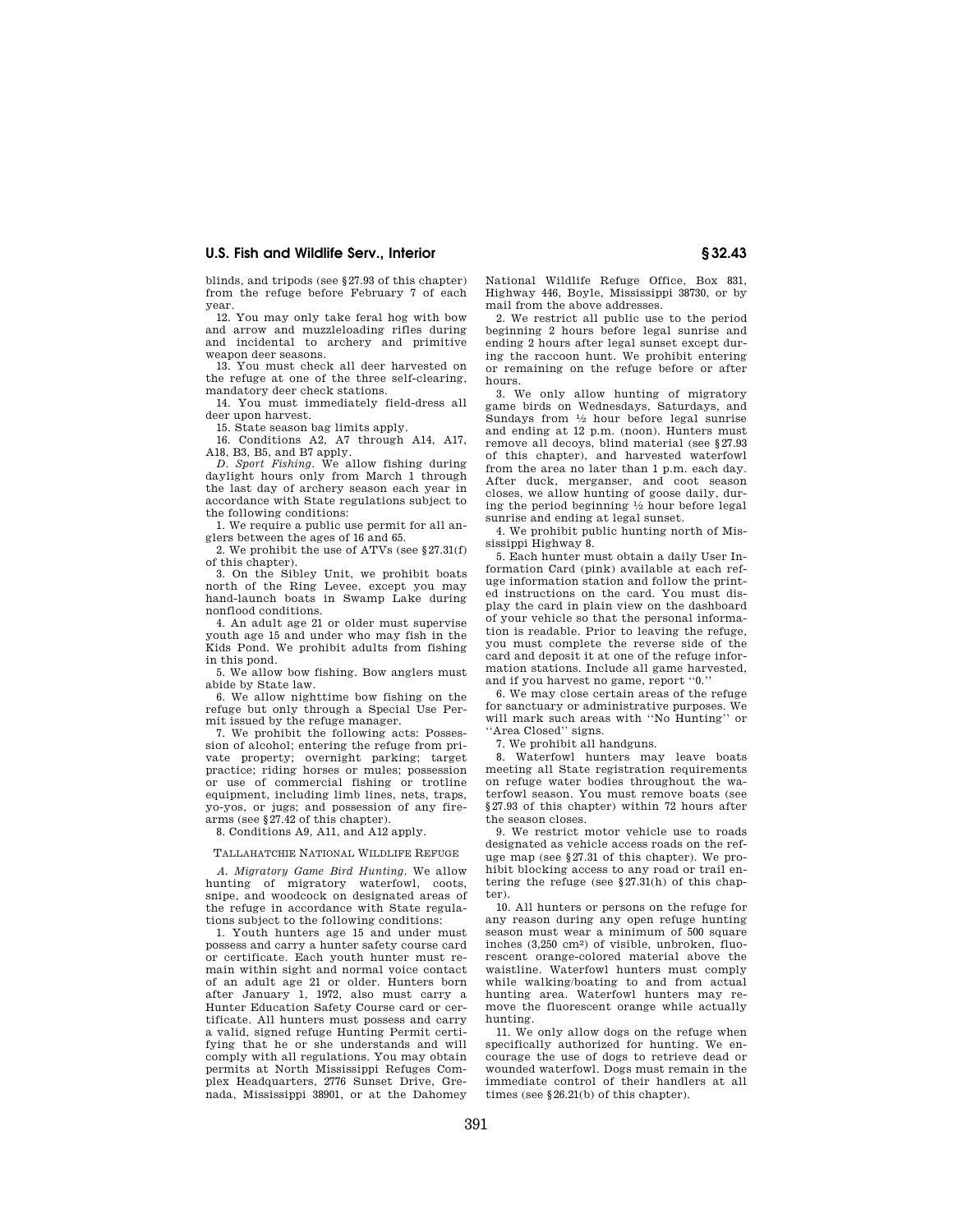12. You must remove decoys, blinds, other personal property, and litter (see §§27.93 and 27.94 of this chapter) from the hunting area following each morning's hunt. We prohibit cutting or removing trees and other vegetation (see §27.51 of this chapter). We prohibit the use of flagging, paint, blazes, tacks, or other types of markers.

13. We prohibit ATVs (see §27.31(f) of this chapter), horses, and mules on the refuge.

*B. Upland Game Hunting.* We allow hunting of quail, squirrel, rabbit, beaver, nutria, raccoon, coyote, and opossum on designated areas of the refuge in accordance with State regulations subject to the following conditions:

1. Conditions A1, A4, A5, A6, A9, and A13 apply.

2. We restrict all public use to the period beginning 2 hours before legal sunrise and ending 2 hours after legal sunset. We prohibit entering or remaining on the refuge before or after hours. We establish special provisions for raccoon hunting; contact the refuge office for details.

3. We only allow shotguns with approved nontoxic shotgun shot (see  $$32.2(k)$ ) and .22 caliber rifles. We prohibit all handguns.

4. All hunters or persons on the refuge for any reason during any open refuge hunting season must wear a minimum of 500 square inches (3,250 cm2) of visible, unbroken, fluorescent orange-colored material above the waistline.

5. We only allow dogs on the refuge after the general Gun Deer Hunt. Dogs must remain in the immediate control of their handlers at all times (see §26.21(b) of this chapter).

 $6.$  We prohibit the cutting or removal of trees and other vegetation (see §27.51 of this chapter). We prohibit the use of flagging, paint, blazes, tacks, or other types of markers.

C. *Big Game Hunting.* We allow hunting of white-tailed deer, turkey, and feral hog on designated areas of the refuge in accordance with State regulations subject to the following conditions:

1. Conditions A1, A4, A5, A6, A7, A9, and A<sub>13</sub> apply.

2. We restrict all public use to 2 hours before legal sunrise and to 2 hours after legal sunset. We prohibit entering or remaining on the refuge before or after hours.

3. All hunters or persons on the refuge for any reason during any open refuge hunting season must wear a minimum of 500 square inches (3,250 cm2) of visible, unbroken, fluorescent orange-colored material above the waistline. We do not require this for turkey hunting.

4. We prohibit dogs for any big game hunt. 5. We prohibit use or possession of any drug or device for employing such drug for hunting (see §32.2(g)).

6. We prohibit organized drives for deer.

# **§ 32.43 50 CFR Ch. I (10–1–10 Edition)**

7. We prohibit hunting or shooting across any open, fallow, or planted field from ground level or on or across any public road, public highway, railroad, or their rights-ofway during all general gun and primitive weapon hunts.

8. You may erect portable deer stands 2 weeks prior to the opening of archery season on the refuge, and you must remove them (see §27.93 of this chapter) by January 31. We prohibit the cutting or removal of trees and other vegetation (see §27.51 of this chapter). We prohibit the use of flagging, paint, blazes, tacks, or other types of markers.

D. *Sport Fishing.* We allow fishing on des-ignated areas of the refuge in accordance with State regulations subject to the following conditions:

1. All anglers must possess and carry a valid, signed refuge fishing permit certifying that you understand and will comply with all regulations. You may obtain permits at North Mississippi Refuges Complex Headquarters, 2776 Sunset Drive, Grenada, Mississippi 38901, or at the Dahomey National Wildlife Refuge Office, Box 381, Highway 446, Boyle, Mississippi 38730, or by mail to the above addresses.

2. We close the refuge to fishing from October 1 through February 28.

3. We only allow bank or boat sport fishing south of Mississippi Highway 8.

4. We prohibit possession of any weapon (see §27.42 of this chapter) while fishing on the refuge.

5. We prohibit possession or use of jugs, seines, nets, hand-grab baskets, slat traps/ baskets, or any other similar devices and commercial fishing of any kind.

6. We only allow trotlines, yo-yos, limb lines, crawfish traps, or any other similar devices for recreational use. You must tag or mark them with the angler's full name and full residence address, including zip code written with waterproof ink, legibly inscribed or legibly stamped on the tag; and attend the devices a minimum of once daily. When not attended, you must remove these devices (see §27.93 of this chapter) from the refuge.

7. We prohibit snagging or attempting to snag fish.

8. We allow crawfishing.

9. We only allow take of frog by Special Use Permit.

### YAZOO NATIONAL WILDLIFE REFUGE

*A. Migratory Game Bird Hunting*. We allow hunting of duck, goose, merganser, coot, and dove on the refuge in accordance with State regulations subject to the following conditions:

1. Youth hunters age 15 and under must possess and carry a hunter safety course card or certificate. Each youth hunter must remain within sight and normal voice contact of an adult age 21 or older. Each hunters age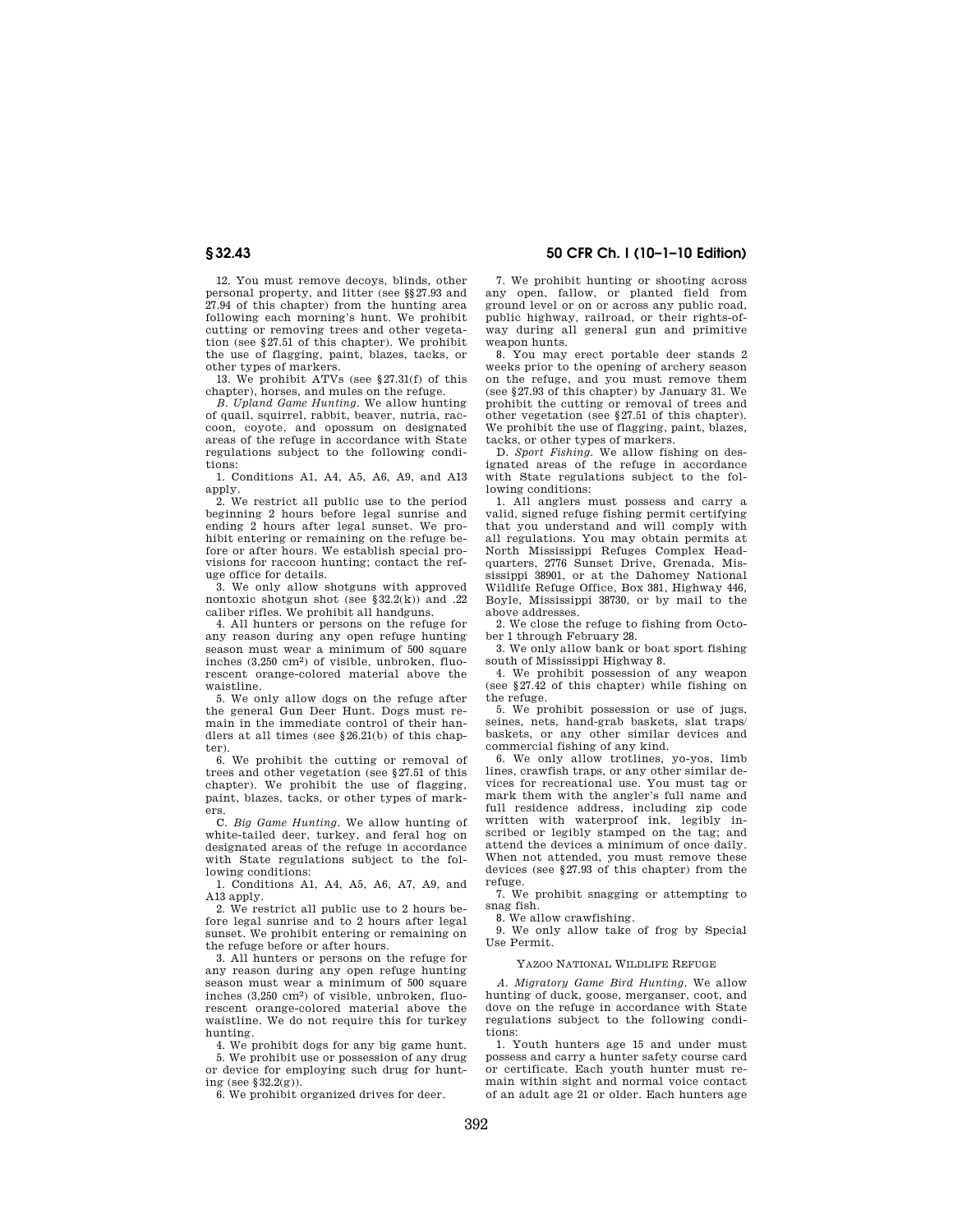16 and older must possess and carry a valid signed refuge Public Use Permit certifying that he or she understands and will comply with all regulations. One adult may supervise no more than one youth hunter.

2. Before hunting or fishing, all participants must display their User Information Card in plain view on the dashboard of their vehicle so that the Permit Number is readable.

3. Failure to display the User Information Card will result in the loss of the participant's annual refuge Public Use Permit.

4. We prohibit hunting or entry into areas<br>designated as "CLOSED" (see refuge brodesignated as ''CLOSED'' (see refuge brochure map).

5. We prohibit possession of alcoholic beverages (see  $$32.2(j)$ ).

6. We prohibit use of plastic flagging tape. 7. You must park vehicles in such a manner as not to obstruct roads, gates, turn rows, or firelanes (see §27.31(h) of this chapter).

8. We are open for hunting during the State season except during the muzzleloader deer hunt.

9. Valid permit holders may take the following furbearers in season incidental to other refuge hunts with legal weapons used for that hunt: raccoon, opossum, coyote, beaver, bobcat, and nutria.

10. You may possess only approved nontoxic shot (see §32.2(k)) while in the field.

11. You may take migratory birds with shotguns shooting only approved nontoxic shot.

12. Hunters must remove all decoys, blind material (see §27.93 of this chapter), and harvested waterfowl from the area no later than 1 p.m. each day.

13 We allow goose, duck, merganser, and coot hunting from  $\frac{1}{2}$  hour before legal sunrise until 12 p.m. (noon). We allow entry into the refuge at 4 a.m.

14. There is no early teal season.

15. We allow hunting of snow geese during the Light Goose Conservation Order seasons by Special Use Permit.

*B. Upland Game Hunting*. We allow hunting of squirrel, rabbit, quail, and raccoon on designated areas of the refuge in accordance with State regulations subject to the following conditions:

1. We allow hunting during the open State season except during limited draw hunts.

2. Conditions A1 through A9 apply.

3. We allow shotguns with only approved nontoxic shot (see  $\S 32.2(k)$ ), and .22 and .17 caliber rimfire rifles for taking small game. 4. We allow dogs for hunting squirrel and

quail and for the February rabbit hunt. 5. During the rabbit and quail hunts, any

person hunting or accompanying another person hunting must wear at least 500 square inches (3,250 cm2) of unbroken, fluorescentorange material visible above the waistline as an outer garment.

6. With exception for raccoon hunting, refuge ingress and egress is limited to the period of 4 a.m. to  $1<sub>i</sub>$  hours after legal sunset. 7. We prohibit horses and mules.

8. We allow rabbit hunting on the Herron and Brown Tracts. Contact refuge headquarters for hunt dates, maps, and additional information.

*C. Big Game Hunting*. We allow hunting of white-tailed deer and turkey on designated areas of the refuge in accordance with State regulations subject to the following conditions:

1. Conditions A1 through A7, A9, B6, and B7 apply.

2. We allow shotguns shooting only approved nontoxic shot (see §32.2(k)) and archery equipment for turkey hunting.

3. You must immediately tag all deer harvested prior to moving it during limited hunts; we provide the tags.

4. During all gun and muzzleloader deer hunts all participants must wear at least 500 square inches (3,250 cm2) of unbroken, fluorescent-orange material visible above the waistline as an outer garment while hunting and en route to and from hunting areas.

5. We prohibit organized drives for deer.

6. Hunting or shooting within or adjacent to open fields or tree plantations less than 5 feet (1.5 m) in height must be from a stand a minimum of 10 feet (3 m) above the ground.

7. We prohibit hunting or shooting into a 100-foot (30-m) zone along either side of pipelines, power line rights-of-way, designated roads, trails, or around parking lots (see refuge brochure map). We consider it hunting if you occupy a stand or blind or have an arrow nocked in a bow.

8. We designate deer check station dates, locations, and requirements in the refuge brochure.

9. We allow hunters to possess and hunt from only one stand or blind. Complex Headquarters will use a specific method to identify stands and blinds. We prohibit the use of climbing spikes or hunting from a tree into which hunters have screwed or driven metal objects. Hunters may place a deer stand or blind 48 hours prior to a hunt and must remove it within 48 hours after each designated hunt. Hunters may place turkey blinds the day of the hunt and remove them after each day's hunt.

10. During designated muzzleloader hunts, we allow archery equipment muzzleloaders loaded with a single ball.

11. Hunts and hunt dates are available at the refuge headquarters in July, and we post them in the refuge brochure.

12. We prohibit all other public use on the refuge during all limited draw hunts.

13. We allow archery deer hunting on the Herron and Brown Tracts. Contact refuge headquarters for hunt dates, maps, and additional information.